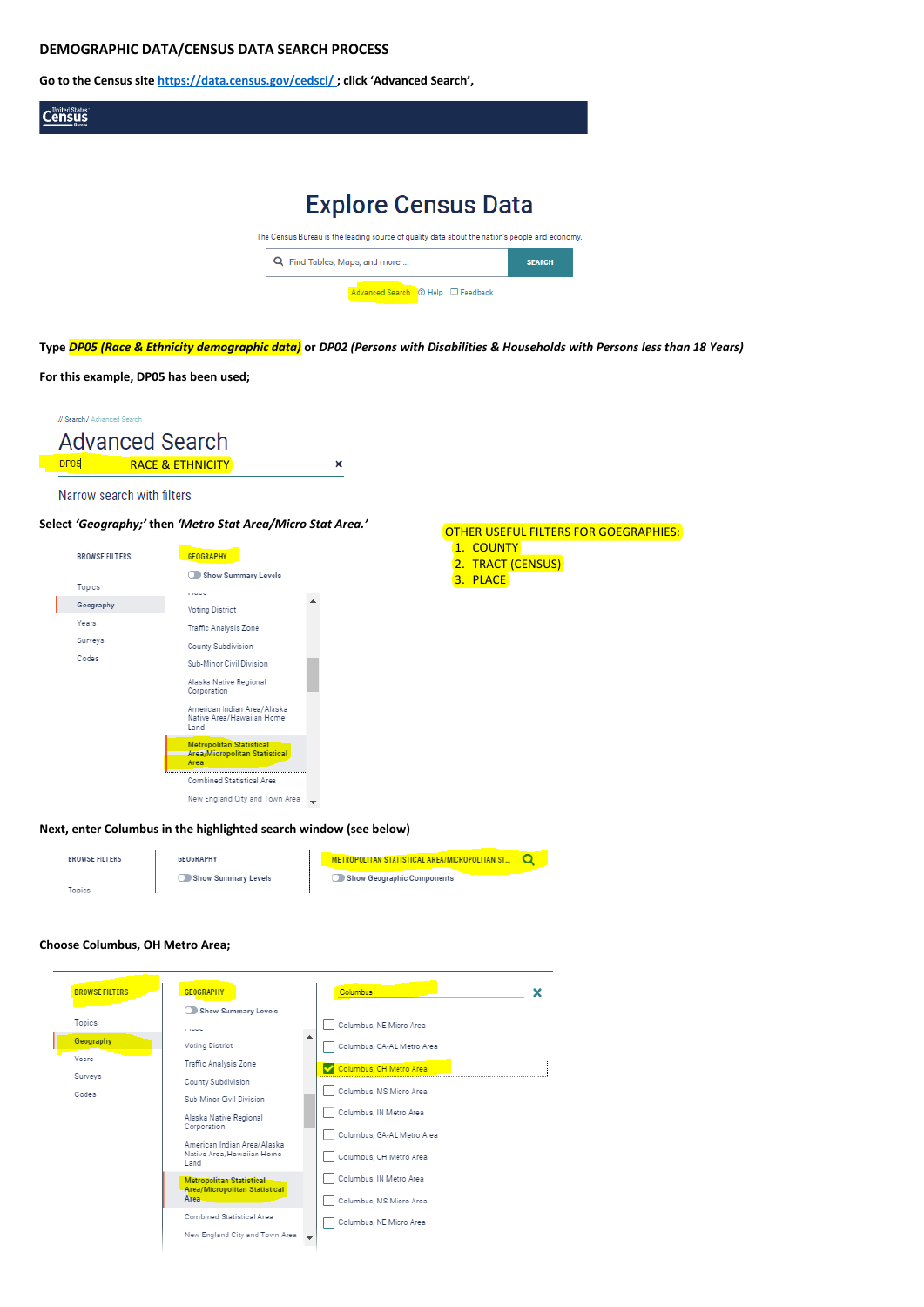| <b>SEARCH</b><br><b>CLEAR</b> |
|-------------------------------|
|                               |
|                               |
|                               |
|                               |
|                               |
|                               |
|                               |
|                               |
|                               |
|                               |

#### **The report will look like this: Now we sort to the data needed for the AFHMP**

| United States                                                | Q Search                                                                                            |                         |                 |           |                         |                                                                   |                        |
|--------------------------------------------------------------|-----------------------------------------------------------------------------------------------------|-------------------------|-----------------|-----------|-------------------------|-------------------------------------------------------------------|------------------------|
| ALL TABLES MAPS PAGES<br><b>FILTER   DOWNLOAD</b><br>Results | ACS DEMOGRAPHIC AND HOUSING ESTIMATES<br>Survey/Program: American Community Survey<br>TableID: DP05 |                         |                 |           |                         | $\mathbf{v}$<br>Product: 2019: ACS 1-Year Estimates Data Profiles | <b>CUSTOMIZE TABLE</b> |
|                                                              |                                                                                                     | Columbus, OH Metro Area |                 |           |                         |                                                                   |                        |
| <b>CS DEMOGRAPHIC AND HOUSING</b><br><b>STIMATES</b>         | Label                                                                                               | Estimate                | Margin of Error | Percent   | Percent Margin of Error |                                                                   |                        |
| rvey/Program: American Community Survey                      | Y SEX AND AGE                                                                                       |                         |                 |           |                         |                                                                   |                        |
| ars:<br>19,2018,2017,2016,2015,2014,2013,2012,2011,2010      | v Total population                                                                                  | 2,122,271               | \$9599          | 2,122,271 | (X)                     |                                                                   |                        |
| ble: DP05                                                    | Male                                                                                                | 1,044,396               | ±1,963          | 49.2%     | $\pm 0.1$               |                                                                   |                        |
|                                                              | Female                                                                                              | 1,077,875               | ±1,963          | 50.8%     | $\pm 0.1$               |                                                                   |                        |
|                                                              | Sex ratio (males per 100 females)                                                                   | 96.9                    | ±0.4            | (x)       | (X)                     |                                                                   |                        |
|                                                              | Under 5 years                                                                                       | 138,660                 | ±1,396          | 6.5%      | $\pm 0.1$               |                                                                   |                        |
|                                                              | 5 to 9 years                                                                                        | 134,823                 | ±4,396          | 6.4%      | ±0.2                    |                                                                   |                        |
|                                                              | 10 to 14 years                                                                                      | 141,725                 | ±4,579          | 6.7%      | $\pm 0.2$               |                                                                   |                        |
|                                                              | 15 to 19 years                                                                                      | 138,307                 | ±1,927          | 6.5%      | ±0.1                    |                                                                   |                        |
|                                                              | 20 to 24 years                                                                                      | 134,974                 | ±2,504          | 6.4%      | ±0.1                    |                                                                   |                        |
|                                                              | 25 to 34 years                                                                                      | 330,066                 | ±1,789          | 15.6%     | ±0.1                    |                                                                   |                        |
|                                                              | 35 to 44 years                                                                                      | 291,207                 | ±2,291          | 13.7%     | ±0.1                    |                                                                   |                        |
|                                                              | 45 to 54 years                                                                                      | 266,635                 | ±1,857          | 12.6%     | $\pm 0.1$               |                                                                   |                        |
|                                                              | 55 to 59 years                                                                                      | 130,286                 | ±4,317          | 6.1%      | $\pm 0.2$               |                                                                   |                        |
|                                                              | 60 to 64 years                                                                                      | 127,235                 | ±4,262          | 6.0%      | ±0.2                    |                                                                   |                        |
|                                                              | 65 to 74 years                                                                                      | 175,373                 | ±1,294          | 8.3%      | $\pm 0.1$               |                                                                   |                        |
|                                                              | 75 to 84 years                                                                                      | 81,055                  | ±2,479          | 3.8%      | ±0.1                    |                                                                   |                        |
|                                                              | 85 years and over                                                                                   | 31,925                  | ±2,301          | 1.5%      | $\pm 0.1$               |                                                                   |                        |
|                                                              | Median age (years)                                                                                  | 36.4                    | ±0.2            | (x)       | (x)                     |                                                                   |                        |
|                                                              | Under 18 years                                                                                      | 495,264                 | ±1,085          | 23.3%     | ±0.1                    |                                                                   |                        |
|                                                              | 16 years and over                                                                                   | 1,678,203               | ±2,751          | 79.1%     | $\pm 0.1$               |                                                                   |                        |
|                                                              | 18 years and over                                                                                   | 1,627,007               | ±1,085          | 76.7%     | ±0.1                    |                                                                   |                        |
|                                                              | 21 years and over                                                                                   | 1,538,076               | ±3,868          | 72.5%     | ±0.2                    |                                                                   |                        |
|                                                              | 62 years and over                                                                                   | 359,445                 | ±3,654          | 16.9%     | $\pm 0.2$               |                                                                   |                        |
|                                                              | 65 years and over                                                                                   | 288,353                 | ±1,222          | 13.6%     | ±0.1                    |                                                                   |                        |

| ~ 0019: ACS 1-Year Estimates Data Profiles<br>Product | <b>CUSTOMIZE TABLE</b> |
|-------------------------------------------------------|------------------------|
|                                                       |                        |

**Now select '+/- Margin of Error'; this will remove the 'Margin of Error' data from the report. There will only be the estimate and the percent columns once the margin of error columns are removed.** 

|                    | ACS DEMOGRAPHIC AND HOUSING ESTIMATES |   |   |    |    |     |                         | Survey/Program: American Community Survey TableID: DP05 Product: 2019: ACS 5-Year Estimates Data Profiles ₩ |         |                 |                                                      |         |                         |  |
|--------------------|---------------------------------------|---|---|----|----|-----|-------------------------|-------------------------------------------------------------------------------------------------------------|---------|-----------------|------------------------------------------------------|---------|-------------------------|--|
| 閶<br>Notes         |                                       | ⊚ | 菌 | 目目 | 一面 | 123 | o≶ Hide                 | d <sup>ti</sup> Transpose<br>Selections 1 Geo Years Topics Surveys Codes   7 Filter   1/4 Margin of Error   | Restore |                 | <b>Print</b><br>Excel Download [iii] More Data   Map | ₩       |                         |  |
|                    |                                       |   |   |    |    |     | Columbus, OH Metro Area |                                                                                                             |         |                 |                                                      |         |                         |  |
| Label              |                                       |   |   |    |    |     |                         | Estimate                                                                                                    |         | Margin of Error |                                                      | Percent | Percent Margin of Error |  |
| $\vee$ SEX AND AGE |                                       |   |   |    |    |     |                         |                                                                                                             |         |                 |                                                      |         |                         |  |

**Next, use the drop downs in the document to remove EXTRA data not needed for the AFHMP Demographic Characteristics chart (SEX & AGE)**

|                                        |               | <b>Columbus, OH Metro Area</b> |
|----------------------------------------|---------------|--------------------------------|
| Label                                  | -<br>$\equiv$ | <b>Estimat</b>                 |
| SEX AND AGE                            |               |                                |
| $\blacktriangleright$ Total population |               | 2,077,76                       |
| Male                                   |               | 1,022,62                       |
| Female                                 |               | 1,055,13                       |
| Sex ratio (males per 100 females)      |               | 96.                            |
| Under 5 years                          |               | 138,50                         |
| 5 to 9 years                           |               | 136.10                         |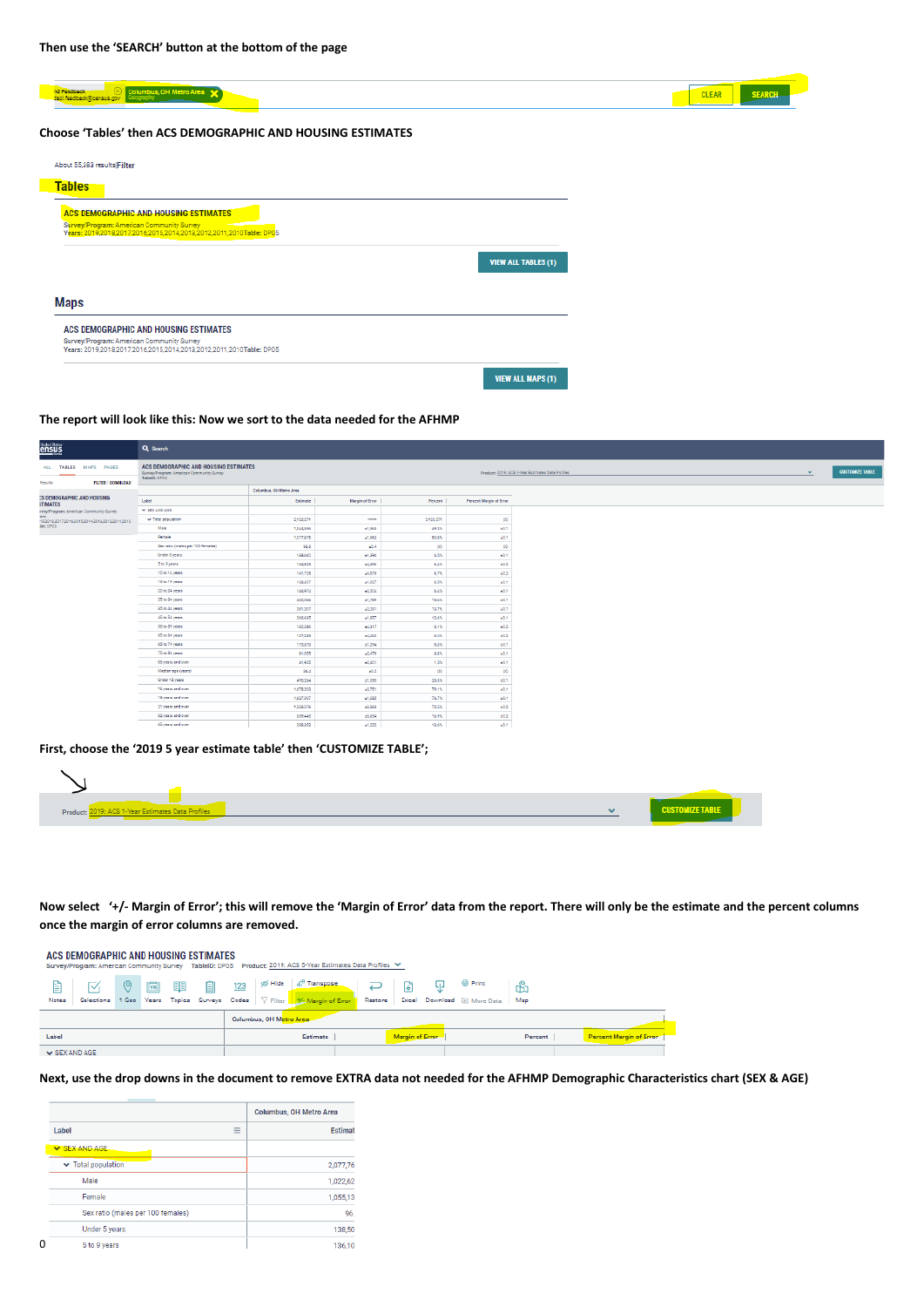# **(SUBSETS OF NATIVE AMERICAN TRIBES; ASIAN COUNTRY OF ORIGIN; PACIFIC ISLANDER'S PLACE OF ORIGIN; AND HISPANIC OR LATINO RACE DESIGNATIONS)**

| $\vee$ One race                              | 2,008,093 |
|----------------------------------------------|-----------|
| White                                        | 1,565,220 |
| <b>Black or African American</b>             | 322,878   |
| ▼ American Indian and Alaska Native          | 4.096     |
| Cherokee tribal grouping                     | 745       |
| Chippewa tribal grouping                     | 40        |
| Navajo tribal grouping                       | 76        |
| Sioux tribal grouping                        | 35        |
| $\vee$ Asian                                 | 88,284    |
| Asian Indian                                 | 34,588    |
| Chinese                                      | 17,120    |
| Filipino                                     | 4,173     |
| Japanese                                     | 3,467     |
| Korean                                       | 4.799     |
| Vietnamese                                   | 4,202     |
| <b>Other Asian</b>                           | 19,935    |
| ↓ Native Hawaiian and Other Pacific Islander | 731       |
| Native Hawaiian                              | 401       |
| <b>Guamanian or Chamorro</b>                 | 95        |
| Samoan                                       | 199       |
| Other Pacific Islander                       | 36        |
| Some other race                              | 26,884    |

|                                               |           | Label                                                 | <b>Estimate</b> |
|-----------------------------------------------|-----------|-------------------------------------------------------|-----------------|
| V Hispanic or Latino (of any race)            | 87,076    | > Native Hawaiian and Other Pacific Islander          | 731             |
| Mexican                                       | 44,631    | Some other race                                       | 26,884          |
|                                               |           | > Two or more races                                   | 69,668          |
| <b>Puerto Rican</b>                           | 13,605    | Race alone or in combination with one or more other r |                 |
| Cuban                                         | 1,649     | > Total population                                    | 2,077,761       |
|                                               |           | ← HISPANIC OR LATINO AND RACE                         |                 |
| Other Hispanic or Latino                      | 27,191    | v Total population                                    | 2,077,761       |
| ▼ Not Hispanic or Latino                      | 1,990,685 | Hispanic or Latino (of any race)                      | 87,076          |
| White alone                                   | 1,512,547 | Mexican                                               | 44,631          |
|                                               |           | Puerto Rican                                          | 13,605          |
| <b>Black or African American alone</b>        | 318,594   | Cuban                                                 | 1,649           |
| American Indian and Alaska Native alone       | 3,028     | Other Hispanic or Latino                              | 27,191          |
| Asian alone                                   | 87,885    | ▼ Not Hispanic or Latino                              | 1,990,685       |
|                                               |           | White alone                                           | 1.512.547       |
| Native Hawaiian and Other Pacific Islander al | 628       | <b>Black or African American alone</b>                | 318,594         |
| Some other race alone                         | 4.615     | American Indian and Alaska Native alone               | 3,028           |
|                                               |           | Asian alone                                           | 87,885          |
| <b>V</b> Two or more races                    | 63,388    | Native Hawaiian and Other Pacific Islander al         | 628             |
| Two races including Some other race           | 1,891     | Some other race alone                                 | 4,615           |
| Two races excluding Some other race, an       | 61,497    | ▼ Two or more races                                   | 63,388          |
|                                               |           | Two races including Some other race                   | 1,891           |
| Total housing units                           | 862,073   | Two races excluding Some other race, an               | 61,497          |
| CITIZEN, VOTING AGE POPULATION                |           | <b>Total housing units</b>                            | 862.073         |
|                                               |           | <b>CITIZEN, VOTING AGE POPULATION</b>                 |                 |

# **The final report should be one page of data (see below)**

| // Search / Tables / DP05                                                                        |              |              |                                  |                                                     |                   |
|--------------------------------------------------------------------------------------------------|--------------|--------------|----------------------------------|-----------------------------------------------------|-------------------|
| ACS DEMOGRAPHIC AND HOUSING ESTIMATES<br>Survey/Program: American Community Survey TableID: DP05 |              |              |                                  | Product: 2019: ACS 5-Year Estimates Data Profiles ↓ |                   |
| B<br>閫<br>$\circ$<br>目目<br><b>Notes</b><br>Selections<br>1 Geo<br>Years<br><b>Topics</b>         | 间<br>Surveys | 123<br>Codes | <b>Ø</b> Hide<br>$\nabla$ Filter | ≰ <sup>B</sup> Transpose<br>↓ Margin of Error       | L<br>Restore<br>E |
|                                                                                                  |              |              | <b>Columbus, OH Metro Area</b>   |                                                     |                   |
| Label                                                                                            |              | ≡            | <b>Estimate</b>                  | <b>Percent</b>                                      |                   |
| SEX AND AGE                                                                                      |              |              |                                  |                                                     |                   |
| $\vee$ RACE                                                                                      |              |              |                                  |                                                     |                   |
| $\blacktriangleright$ Total population                                                           |              |              | 2,077,761                        | 2,077,761                                           |                   |
| One race                                                                                         |              |              | 2,008,093                        | 96.6%                                               |                   |
| Two or more races                                                                                |              |              | 69,668                           | 3.4%                                                |                   |
| $\vee$ One race                                                                                  |              |              | 2,008,093                        | 96.6%                                               |                   |
| <b>White</b>                                                                                     |              |              | 1,565,220                        | 75.3%                                               |                   |
| <b>Black or African American</b>                                                                 |              |              | 322,878                          | 15.5%                                               |                   |
| American Indian and Alaska Native<br>▸                                                           |              |              | 4.096                            | 0.2%                                                |                   |
| Asian<br>,                                                                                       |              |              | 88,284                           | 4.2%                                                |                   |
|                                                                                                  |              |              |                                  |                                                     |                   |

|                                                       | -----     | ------    |
|-------------------------------------------------------|-----------|-----------|
| > Native Hawaiian and Other Pacific Islander          | 731       | 0.0%      |
| Some other race                                       | 26,884    | 1.3%      |
| Two or more races<br>ъ.                               | 69,668    | 3.4%      |
| Race alone or in combination with one or more other r |           |           |
| <b>Total population</b><br>>                          | 2,077,761 | 2,077,761 |
| <b>HISPANIC OR LATINO AND RACE</b><br>$\checkmark$    |           |           |
| $\blacktriangleright$ Total population                | 2,077,761 | 2,077,761 |
| > Hispanic or Latino (of any race)                    | 87,076    | 4.2%      |
| Not Hispanic or Latino<br>>                           | 1,990,685 | 95.8%     |
| Total housing units                                   | 862,073   | (X)       |
| CITIZEN, VOTING AGE POPULATION                        |           |           |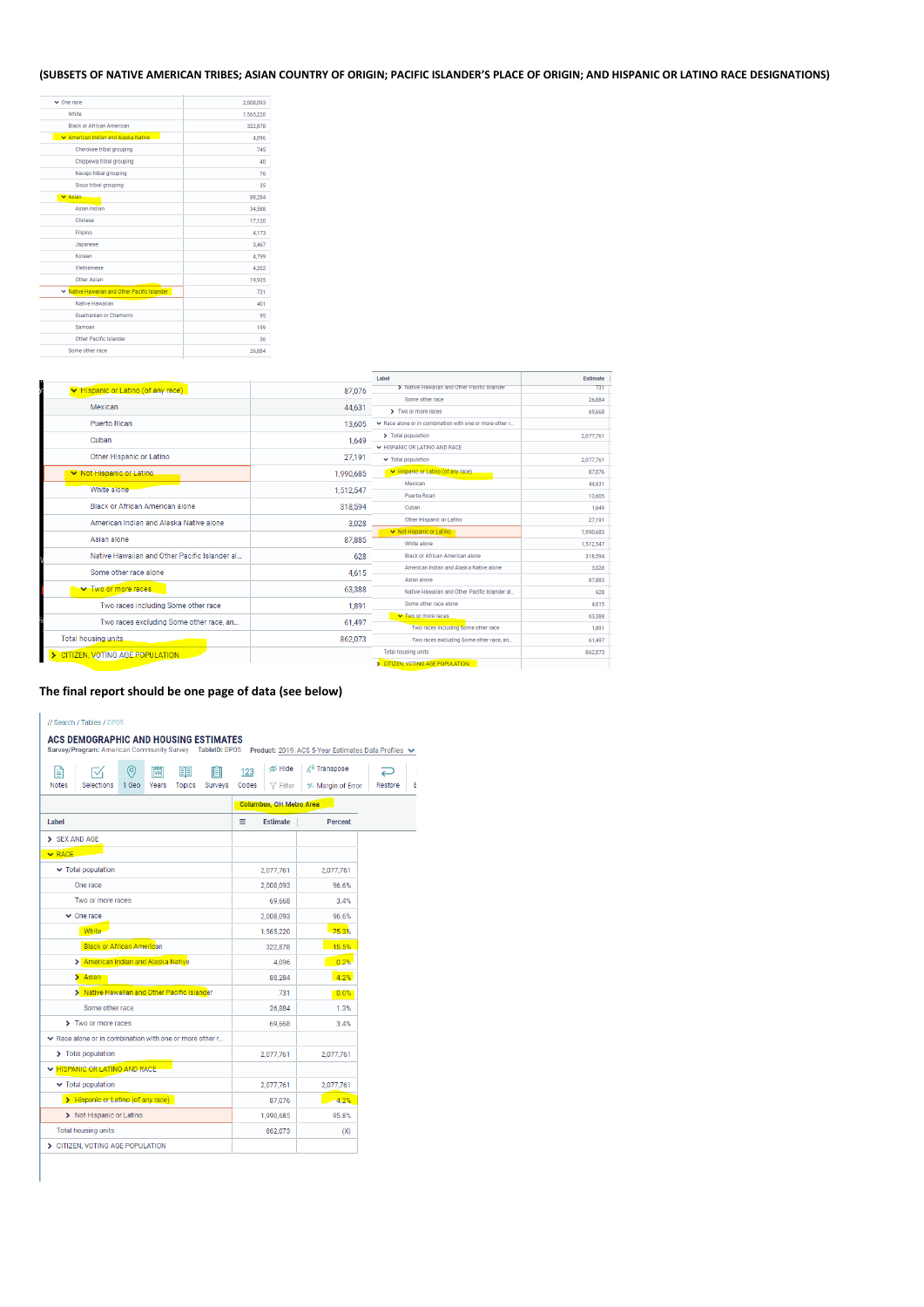**This document may be printed. If you are using Chrome, there should be three periods/dots at the top right of the page.** 



**Choose this, then PRINT:**

**The printed document will look like this: the number of pages the document will contain depends on the size of the paper you choose. You can also save the document as a PDF. (This document is saved on 8x11 letter; portrait setting and there are three pages total in the document.** 

| <b>ACS DEMOGRAPHIC AND HOUSING ESTIMATES</b><br>Note: This is a modified view of the original table produced by the U.S. Census Bureau. This<br>download or printed version may have missing information from the original table. |                         |           |  |
|-----------------------------------------------------------------------------------------------------------------------------------------------------------------------------------------------------------------------------------|-------------------------|-----------|--|
|                                                                                                                                                                                                                                   | Columbus, OH Metro Area |           |  |
| Label                                                                                                                                                                                                                             | Estimate                | Percent   |  |
| > SEX AND AGE                                                                                                                                                                                                                     |                         |           |  |
| <b>V RACE</b>                                                                                                                                                                                                                     |                         |           |  |
| v Total population                                                                                                                                                                                                                | 2,077,761               | 2077,761  |  |
| One race                                                                                                                                                                                                                          | 2,008,093               | 96.6%     |  |
| Two or more races                                                                                                                                                                                                                 | 69.668                  | 3.4%      |  |
| $\times$ One race                                                                                                                                                                                                                 | 2,008,093               | 96.6%     |  |
| <b>White</b>                                                                                                                                                                                                                      | 1,565,220               | 75.3%     |  |
| <b>Black or African American</b>                                                                                                                                                                                                  | 322,878                 | 15.5%     |  |
| > American Indian and Alaska Native                                                                                                                                                                                               | 4.096                   | 0.2%      |  |
| > Asian                                                                                                                                                                                                                           | 88.284                  | 4.2%      |  |
| > Native Hawaiian and Other Pacific Islander                                                                                                                                                                                      | 731                     | 0.0%      |  |
| Some other race                                                                                                                                                                                                                   | 26,884                  | 1.3%      |  |
| > Two or more races                                                                                                                                                                                                               | 69,668                  | 3.4%      |  |
| Race alone or in combination with one or more other races                                                                                                                                                                         |                         |           |  |
| > Total population                                                                                                                                                                                                                | 2,077,761               | 2,077,761 |  |
| W HISPANIC OR LATINO AND RACE                                                                                                                                                                                                     |                         |           |  |
| ▼ Total population                                                                                                                                                                                                                | 2,077,761               | 2,077,761 |  |
| > Hispanic or Latino (of any race)                                                                                                                                                                                                | 87,076                  | 4.2%      |  |
| > Not Hispanic or Latino                                                                                                                                                                                                          | 1,990,685               | 95.8%     |  |
| Total housing units                                                                                                                                                                                                               | 862,073                 | (X)       |  |

**To retrieve the data for Persons with Disabilities and Households with Persons less than 18 Years of Age follow the same procedure using the DP02 code. The DP02 report is titled SELECTED SOCIAL CHARACTERISTICS IN THE UNITED STATES.**

**A snap shot of the demographic data needed for the AFHMP is below: this report is also printed on letter size paper and there are three pages total in the document**

| <b>STATES</b>                                                                                |                         |                |  |
|----------------------------------------------------------------------------------------------|-------------------------|----------------|--|
| Note: This is a modified view of the original table produced by the U.S. Census Bureau. This |                         |                |  |
| download or printed version may have missing information from the original table.            |                         |                |  |
|                                                                                              | Columbus, OH Metro Area |                |  |
| Label                                                                                        | <b>Estimate</b>         | <b>Percent</b> |  |
| <b>HOUSEHOLDS BY TYPE</b>                                                                    |                         |                |  |
| ▼ Total households                                                                           | 794.449                 | 794,449        |  |
| > Married-couple family                                                                      | 367,283                 | 46.2%          |  |
| > Cohabiting couple household                                                                | 60.556                  | 7.6%           |  |
| > Male householder, no spouse/partner present                                                | 146,489                 | 18.4%          |  |
| > Female householder, no spouse/partner present                                              | 220,121                 | 27.7%          |  |
| Households with one or more people under 18 years                                            | 258,187                 | 32.5%          |  |
| Households with one or more people 65 years and over                                         | 190,275                 | 24.0%          |  |
| Average household size                                                                       | 2.55                    | $\infty$       |  |
| Average family size                                                                          | 3.15                    | $\infty$       |  |
| > RELATIONSHIP                                                                               |                         |                |  |
| > MARITAL STATUS                                                                             |                         |                |  |
| > FERTILITY                                                                                  |                         |                |  |
| > GRANDPARENTS                                                                               |                         |                |  |
| > SCHOOL ENROLLMENT                                                                          |                         |                |  |
| > EDUCATIONAL ATTAINMENT                                                                     |                         |                |  |
| > VETERAN STATUS                                                                             |                         |                |  |
| DISABILITY STATUS OF THE CIVILIAN NONINSTITUTIONALIZED                                       |                         |                |  |
| ↓ Total Civilian Noninstitutionalized Population                                             | 2,050,896               | 2,050,896      |  |
| With a disability                                                                            | 245.294                 | 12.0%          |  |
| > Under 18 years                                                                             | 490,914                 | 490,914        |  |
| $\geq 18$ to 64 years                                                                        | 1,298,013               | 1,298,013      |  |
| > 65 years and over                                                                          | 261,969                 | 261,969        |  |
| > RESIDENCE 1 YEAR AGO                                                                       |                         |                |  |
| > PLACE OF BIRTH                                                                             |                         |                |  |
| ₩ U.S. CITIZENSHIP STATUS                                                                    |                         |                |  |
|                                                                                              | 170.664                 | 170,664        |  |